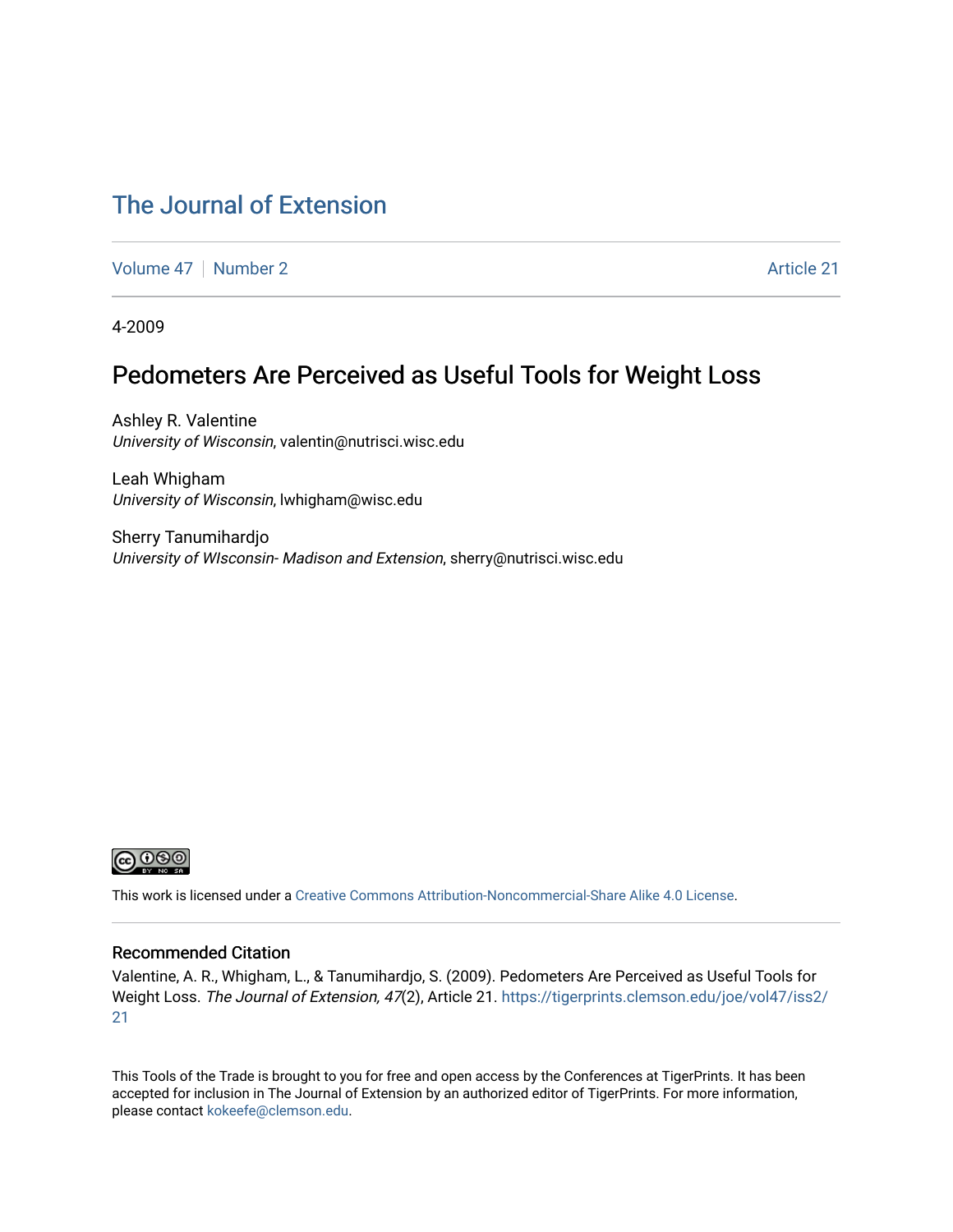

# **April 2009 Volume 47 Number 2 Article Number 2TOT6**

[Return to Current Issue](http://www.joe.org:80/joe/2009april/)

# **Pedometers Are Perceived as Useful Tools for Weight Loss**

#### **Ashley R. Valentine**

Research Assistant Department of Nutritional Sciences [valentin@nutrisci.wisc.edu](mailto:valentin@nutrisci.wisc.edu)

#### **Leah Whigham**

Research Associate Department of Obstetrics and Gynecology [lwhigham@wisc.edu](mailto:lwhigham@wisc.edu)

#### **Sherry A. Tanumihardjo**

Associate Professor and Nutrition Specialist Department of Nutritional Sciences [sherry@nutrisci.wisc.edu](mailto:sherry@nutrisci.wisc.edu)

University of Wisconsin-Madison and Extension Madison, Wisconsin

**Abstract:** Pedometers are used as motivational tools to encourage physical activity through Extension educational contacts. In conjunction with a community campaign, subjects  $(N = 60)$  enrolled in a weight-loss study were provided with pedometers. Participants recorded steps and responded to an evaluation. Step counts increased from baseline through 9 weeks ( $P \le 0.018$ ) and correlated with goals ( $P \le 0.038$ ). Participants who reported that the pedometer helped them achieve goals had greater fat and less fat-free mass at baseline than those who did not find it helpful. Pedometers benefit individuals by increasing activity and being perceived as useful for weight-loss.

### **Introduction**

Physical activity is important for health. Among obese individuals who are trying to enhance or maintain weight loss efforts, moderate-intensity physical activity for 60-90 minutes/day may be required (Hill & Wyatt, 2005). Pedometers have been used as tools to measure ambulatory activity and to motivate individuals to be more active. Wearing a pedometer can be an effective way to increase awareness (Rooney, Smalley, Larson, & Havens, 2003). A goal of 10,000 steps/day has been recommended for healthy adults seeking to attain or maintain an active lifestyle (Tudor-Locke & Basset, 2004). Long-term increases in step counts and improved body mass index and lower extremity function have been achieved by individuals using pedometers (Villanova, Pasqui, Burzacchini, Forlani, Manini, Suppini, Melchionda, & Marchesini, 2006; Toole, Thorn, Panton, Kingsley, & Haymes, 2007).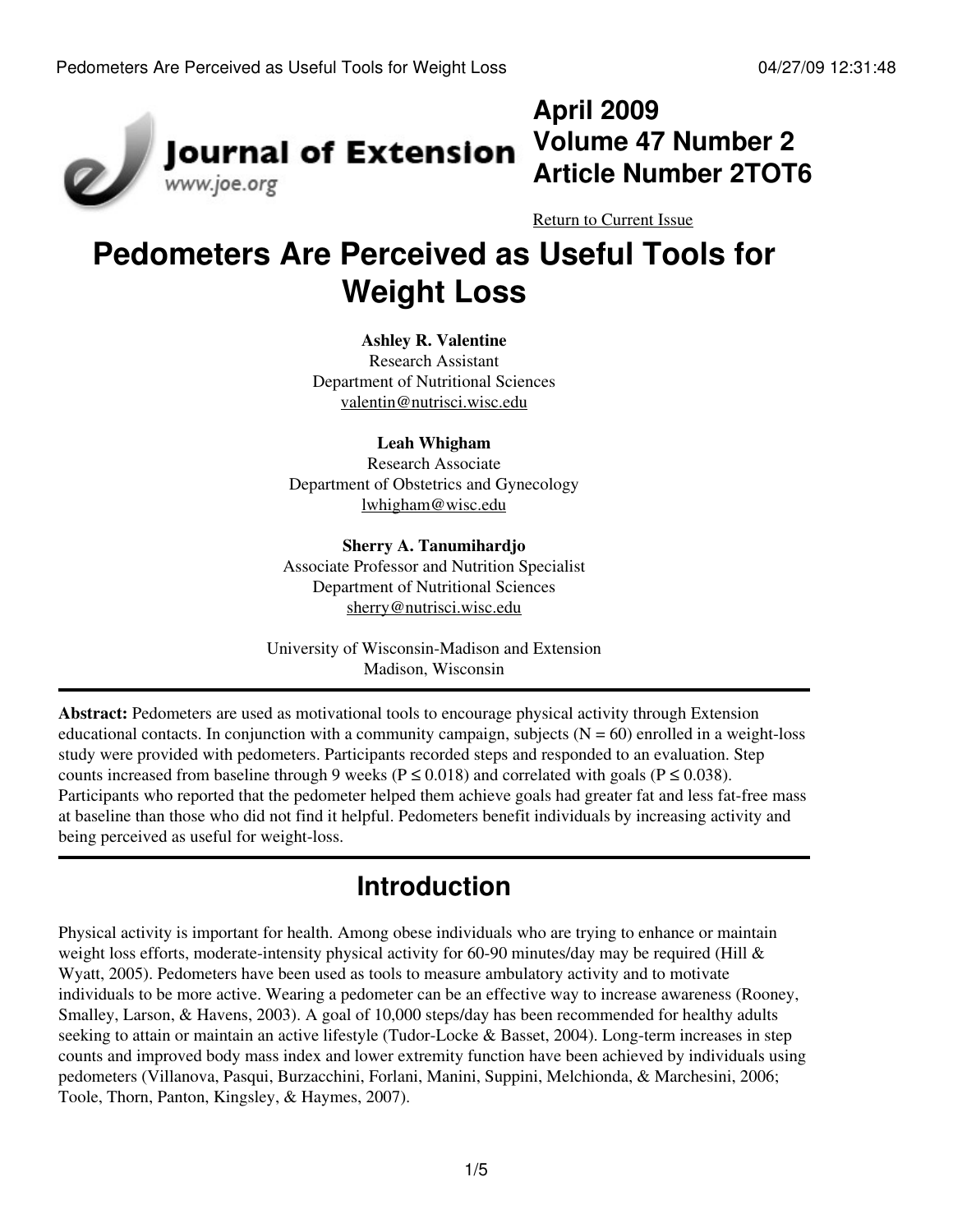#### Pedometers Are Perceived as Useful Tools for Weight Loss 604/27/09 12:31:48

Most studies assessing pedometers as a tool for enhancing weight loss and physical activity require participants to report step counts over a short time. The evaluation reported here examined perceived usefulness of pedometers as a tool for achieving weight-loss or activity goals over 1 year. The study was conducted in conjunction with a statewide community nutrition and health campaign that included promoting increased physical activity by providing pedometers through Extension outreach efforts (Wisconsin Nutrition Education Network, 2004). Over 1,000 pedometers were provided to Wisconsin residents through educational contacts.

### **Population**

Participants ( $N = 60$ , Table 1) were asked to use pedometers to monitor ambulatory activity. Subjects were concurrently enrolled in a study examining two dietary strategies: 1) reduction of caloric intake and consumption of  $\leq$ 25% kcal from fat or 2) consumption of 4 cups vegetables and 1-1.5 cups of fruit/day. Body composition (BOD POD®, Life Measurements, Inc., Concord, CA, USA), weight, and body mass index were obtained before baseline step counts and at 3 months and 1 year.

| Age (year)                                      | $33.6 \pm 8.6^1$                                                     |
|-------------------------------------------------|----------------------------------------------------------------------|
| Body mass index (kilograms/meter <sup>2</sup> ) | $33.6 \pm 3.6$                                                       |
| Weight (kilograms)                              | $95.3 \pm 15.7$                                                      |
| Fat mass (kilograms)                            | $39.5 \pm 10.0$                                                      |
| Fat-free mass (kilograms)                       | $55.6 \pm 11.8$                                                      |
| $%$ Fat mass                                    | $41.6 \pm 7.5$<br>$44.8 \pm 4.4$ (females)<br>$32.6 \pm 6.9$ (males) |
| % Fat-free mass                                 | $58.4 \pm 7.5$<br>$55.2 \pm 4.4$ (females)<br>$67.4 \pm 6.9$ (males) |
| <sup>1</sup> Mean $\pm$ SD.                     |                                                                      |

**Table 1.** Baseline Characteristics of Participants  $(N = 60)$ 

# **Using and Evaluating the Tool**

Participants were provided with Accusplit X 120 Activity Pedometers (San Jose, CA), which have face plates and anchor cords, after piloting by investigators. To standardize pedometer performance, participants were told to press the "reset" button in the morning, clip it to a firm waistband or belt, and wear it on the same location.

Participants were given log sheets and asked to record daily steps for 3 days to obtain baseline counts. From the baseline value, participants calculated a 10% increase in steps and used this daily goal for the remainder of the week. A weekly 10% increase was repeated until the step count reached an individually appropriate value. Most participants were aware of the 10,000 steps/day recommendation (Tudor-Locke & Basset, 2004)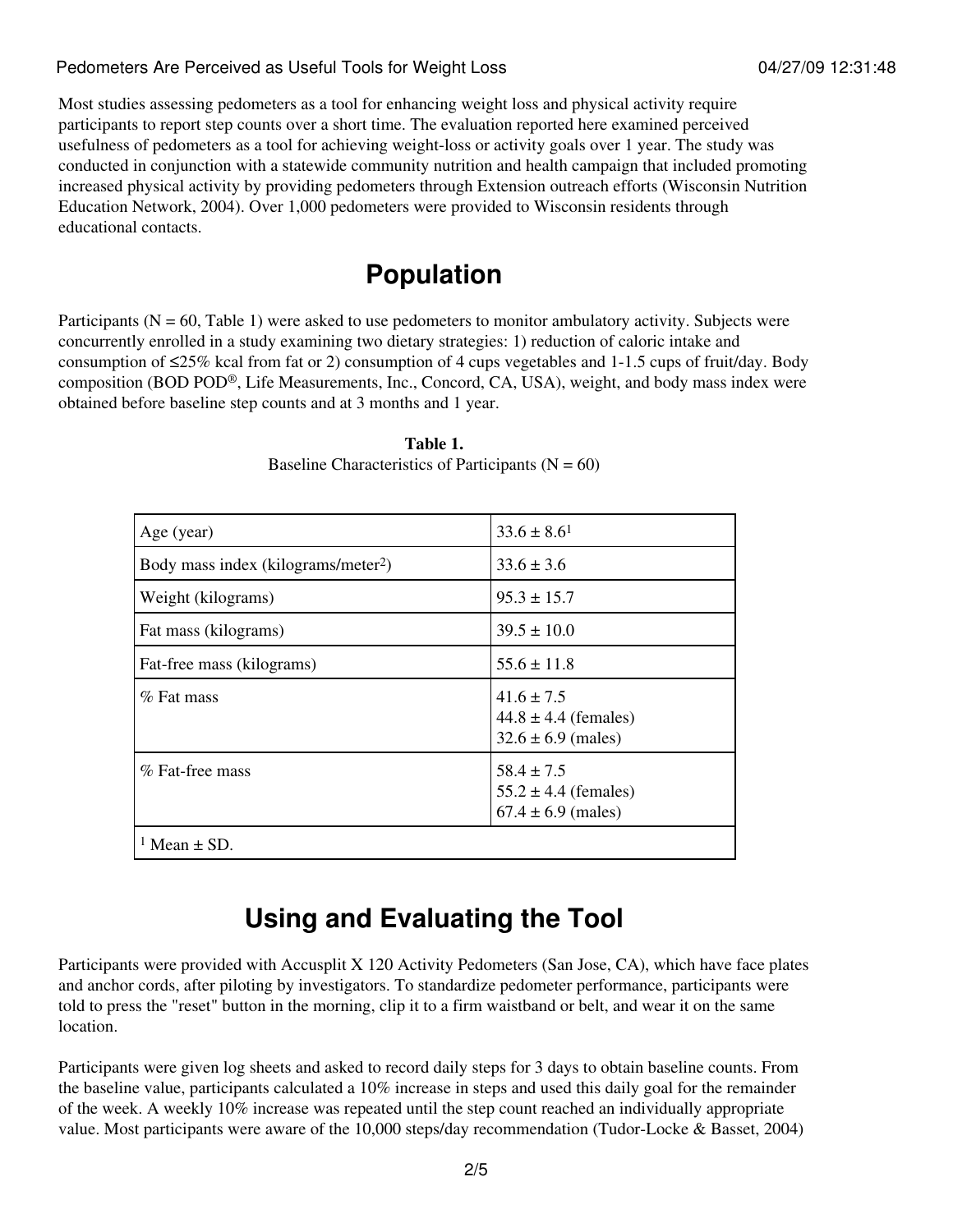and adopted this goal. Participants were asked to record daily steps for the first 10 weeks and for 3 days at 1 year.

At 7-9 months after baseline, three evaluation questions were asked:

- 1. Are you still wearing your pedometer? If so, how often, and how many steps/day do you average? If not, when did you stop and why?
- 2. Did you have any trouble with your pedometer functioning properly? If so, describe.
- 3. Do you feel that your pedometer helped or is helping you to achieve your weight-loss goals?

### **Response and Findings**

At 3 months and 1 year, 54 and 45 participants were still enrolled, respectively. At baseline, week 4, and week 10, 70%, 48.3%, and 15% of participants, respectively, recorded steps for at least 2 days. Step counts increased from baseline by  $1947 \pm 710$  steps (Figure 1), and the increase was sustained at 1 year. Reported goals often correlated with steps achieved.





<sup>1</sup> Data are means  $\pm$  SD. Values marked by an asterisk (\*) indicate a difference ( $P \le 0.030$ ) from baseline when an outlier is removed.  $N = 41, 40, 39, 35, 32, 28, 25, 21, 21, 18, 15, 8$ , and 18 for baseline through 52 weeks, respectively.

Forty-seven of 54 participants responded to the evaluation questions. Over 20% were regularly or sometimes wearing their pedometer. The three most common reasons for not continuing to wear the pedometers were:

• Forgot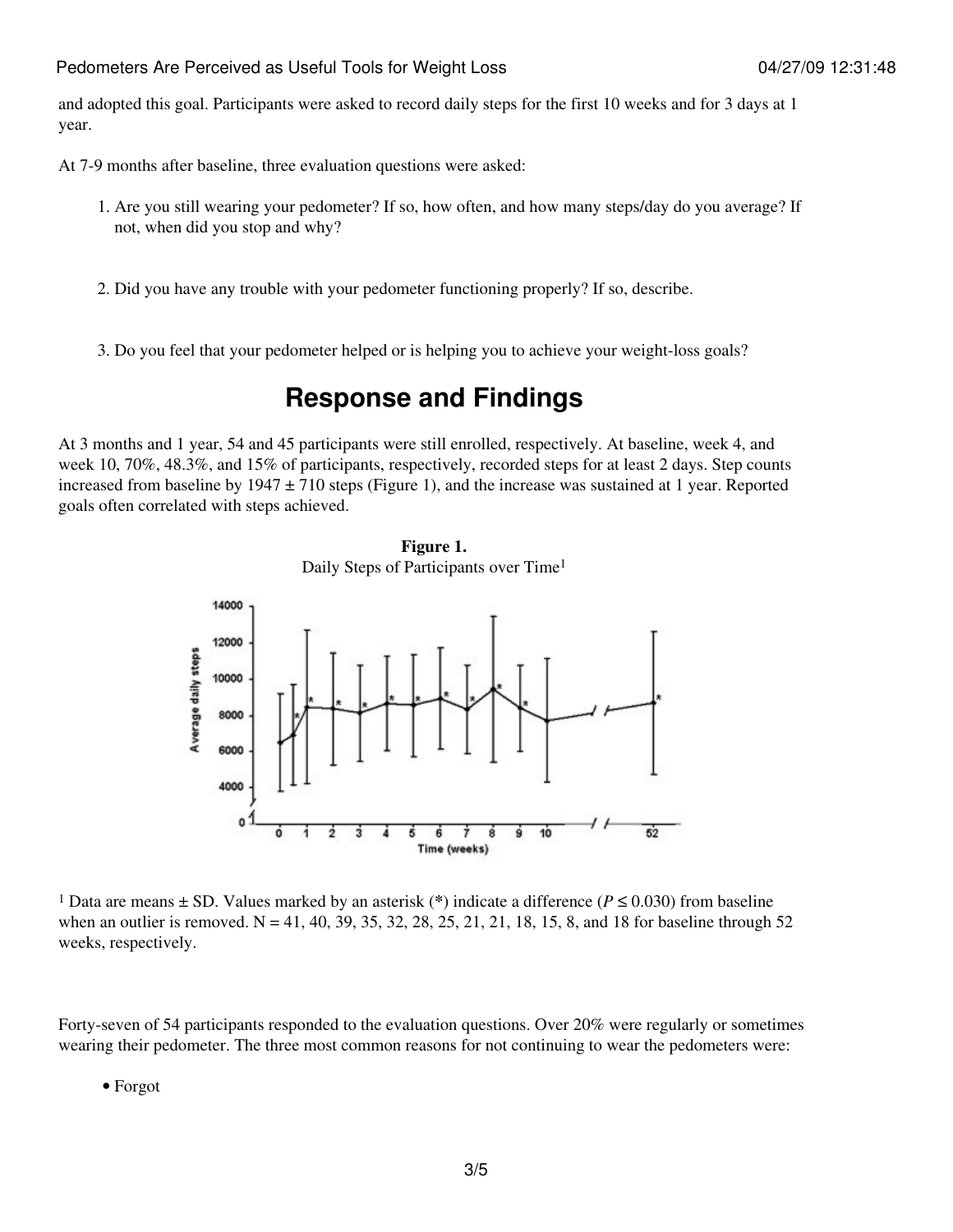- Have a good sense of daily steps
- Lost it

Baseline characteristics did not differ between those who responded and those who did not. Baseline differences did exist between responders who felt that the pedometer helped or was helping them achieve their weight-loss goals compared with those who reported that they were unsure or thought it did not help (Table 2). Those who reported that the pedometer was helpful weighed more and had greater fat mass and lower fat-free mass at baseline.

| <b>Baseline Characteristic</b>                                                                                                                                                                                                                        | <b>Pedometer</b><br>Helpful <sup>1</sup> | <b>Pedometer Not</b><br>Helpful <sup>2</sup> | <i>P</i> -value |
|-------------------------------------------------------------------------------------------------------------------------------------------------------------------------------------------------------------------------------------------------------|------------------------------------------|----------------------------------------------|-----------------|
| Weight (kilograms)                                                                                                                                                                                                                                    | $97.1 \pm 17.6$                          | $89.8 \pm 8.8$                               | 0.015           |
| Fat mass (kilograms)                                                                                                                                                                                                                                  | $42.1 \pm 10.3$                          | $33.6 \pm 7.7$                               | 0.026           |
| Fat-free mass<br>(kilograms)                                                                                                                                                                                                                          | $55.0 \pm 11.4$                          | $56.2 \pm 14.9$                              | 0.051           |
| $1 N = 35$ ; 28 female, 7 male. Respondents who reported that a pedometer was helpful<br>or sometimes helpful in achieving weight-loss goals.<br>$2 N = 12$ ; 7 female, 5 male. Respondents who did not find the pedometer helpful or<br>were unsure. |                                          |                                              |                 |

| Table 2.                                         |
|--------------------------------------------------|
| Differences between Follow-up Survey Respondents |

# **Conclusions**

The evaluation reported here corroborates previous findings observed in individuals using pedometers (Clarke, Freeland-Graves, Klohe-Loehman, Milani, Nuss, & Laffrey, 2007; Toole, Thorn, Panton, Kingsley, & Haymes, 2007; Villanova, Pasqui, Burzacchini, Forlani, Manini, Suppini, Melchionda, & Marchesini, 2006). Goals were generally not different from actual step counts, suggesting that goal setting may be an effective way to methodically increase steps. Responders (75%) said the pedometer was helpful for achieving weight-loss although many were no longer using them at follow-up.

The decline in pedometer use over time may suggest that pedometers are most helpful over the short-term for gaining information and providing motivation to increase physical activity. Participants who reported that the pedometer was helpful weighed more at baseline and had greater fat mass and less fat-free mass than those who did not. Heavier participants may be more likely to increase physical activity through walking, as opposed to other higher intensity activities. Pedometers may be perceived as useful by individuals who are likely to benefit from and sustain increases in low-impact and low- to moderate-intensity activity, such as walking.

The modern environment is not conducive to incorporating physical activity, and so continued encouragement through educational contacts is needed. As few as 30 minutes of moderate-intensity physical activity, such as increased walking, can increase fitness and improve health. Physical activity can prevent